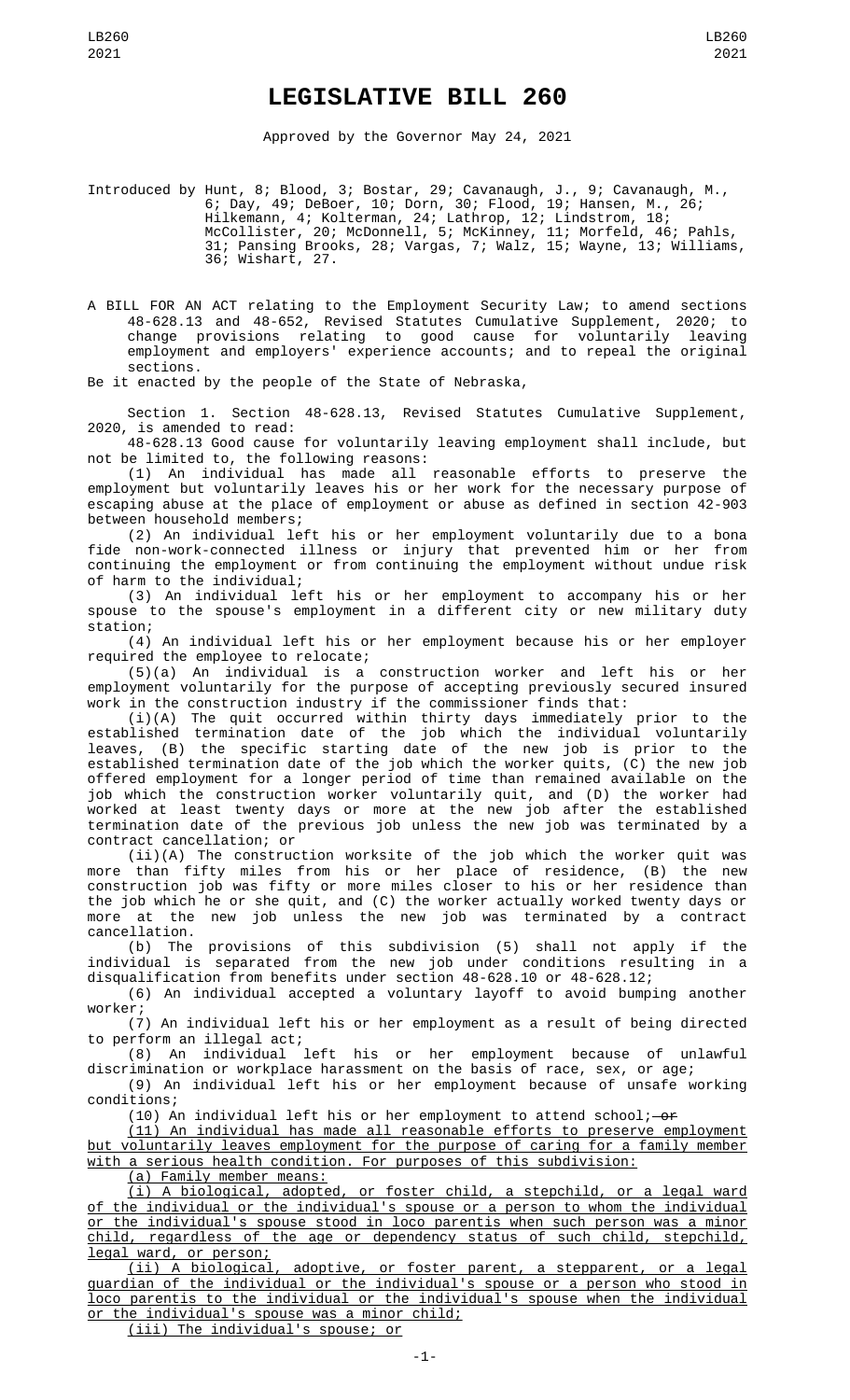LB260 2021

(b) Serious health condition has the same meaning as in 29 U.S.C. 2611, as such section existed on January 1, 2021; or

 $(12)$   $(11)$  Equity and good conscience demand a finding of good cause.

Sec. 2. Section 48-652, Revised Statutes Cumulative Supplement, 2020, is amended to read:

48-652 (1)(a) A separate experience account shall be established for each employer who is liable for payment of combined tax. Whenever and wherever in the Employment Security Law the terms reserve account or experience account are used, unless the context clearly indicates otherwise, such terms shall be deemed interchangeable and synonymous and reference to either of such accounts shall refer to and also include the other.

(b) A separate reimbursement account shall be established for each employer who is liable for payments in lieu of contributions. All benefits paid with respect to service in employment for such employer shall be charged to his or her reimbursement account, and such employer shall be billed for and shall be liable for the payment of the amount charged when billed by the commissioner. Payments in lieu of contributions received by the commissioner on behalf of each such employer shall be credited to such employer's reimbursement account, and two or more employers who are liable for payments in lieu of contributions may jointly apply to the commissioner for establishment of a group account for the purpose of sharing the cost of benefits paid that are attributable to service in the employ of such employers. The commissioner shall adopt and promulgate such rules and regulations as he or she deems necessary with respect to applications for establishment, maintenance, and termination of group accounts authorized by this subdivision.

(2) All contributions paid by an employer shall be credited to the experience account of such employer. State unemployment insurance tax payments shall not be credited to the experience account of each employer. Partial payments of combined tax shall be credited so that at least eighty percent of the combined tax payment excluding interest and penalty is credited first to contributions due. Contributions with respect to prior years which are received on or before January 31 of any year shall be considered as having been paid at the beginning of the calendar year. All voluntary contributions which are received on or before January 10 of any year shall be considered as having been paid at the beginning of the calendar year.

(3)(a) Each experience account shall be charged only for benefits based upon wages paid by such employer. No benefits shall be charged to the experience account of any employer if:

(i) Such benefits were paid on the basis of a period of employment from which the claimant (A) left work voluntarily without good cause, (B) left work voluntarily due to a nonwork-connected illness or injury, (C) left work voluntarily with good cause to escape abuse as defined in section 42-903 between household members as provided in subdivision (1) of section 48-628.13, (D) left work from which he or she was discharged for misconduct connected with his or her work, (E) left work voluntarily and is entitled to unemployment benefits without disqualification in accordance with subdivision (3),  $\rm{O}_{L}$  (5), <u>or (11)</u> of section 48-628.13, or (F) was involuntarily separated from employment and such benefits were paid pursuant to section 48-628.17; and

(ii) The employer has filed timely notice of the facts on which such exemption is claimed in accordance with rules and regulations adopted and promulgated by the commissioner.

(b) No benefits shall be charged to the experience account of any employer if such benefits were paid during a week when the individual was participating in training approved under section 236(a)(1) of the federal Trade Act of 1974, 19 U.S.C. 2296(a)(1).

(c) Each reimbursement account shall be charged only for benefits paid that were based upon wages paid by such employer in the base period that were wages for insured work solely by reason of section 48-627.01.

(d) Benefits paid to an eligible individual shall be charged against the account of his or her most recent employers within his or her base period against whose accounts the maximum charges hereunder have not previously been made in the inverse chronological order in which the employment of such individual occurred. The maximum amount so charged against the account of any employer, other than an employer for which services in employment as provided in subdivision (4)(a) of section 48-604 are performed, shall not exceed the total benefit amount to which such individual was entitled as set out in section 48-626 with respect to base period wages of such individual paid by such employer plus one-half the amount of extended benefits paid to such eligible individual with respect to base period wages of such individual paid by such employer. The commissioner shall adopt and promulgate rules and regulations determining the manner in which benefits shall be charged against the account of several employers for whom an individual performed employment during the same quarter or during the same base period.

(4)(a) An employer's experience account shall be terminated one calendar year after such employer has ceased to be subject to the Employment Security Law, except that if the commissioner finds that an employer's business is closed solely because one or more of the owners, officers, partners, or limited liability company members or the majority stockholder entered the armed forces of the United States, or of any of its allies, such employer's account shall not be terminated and, if the business is resumed within two years after the